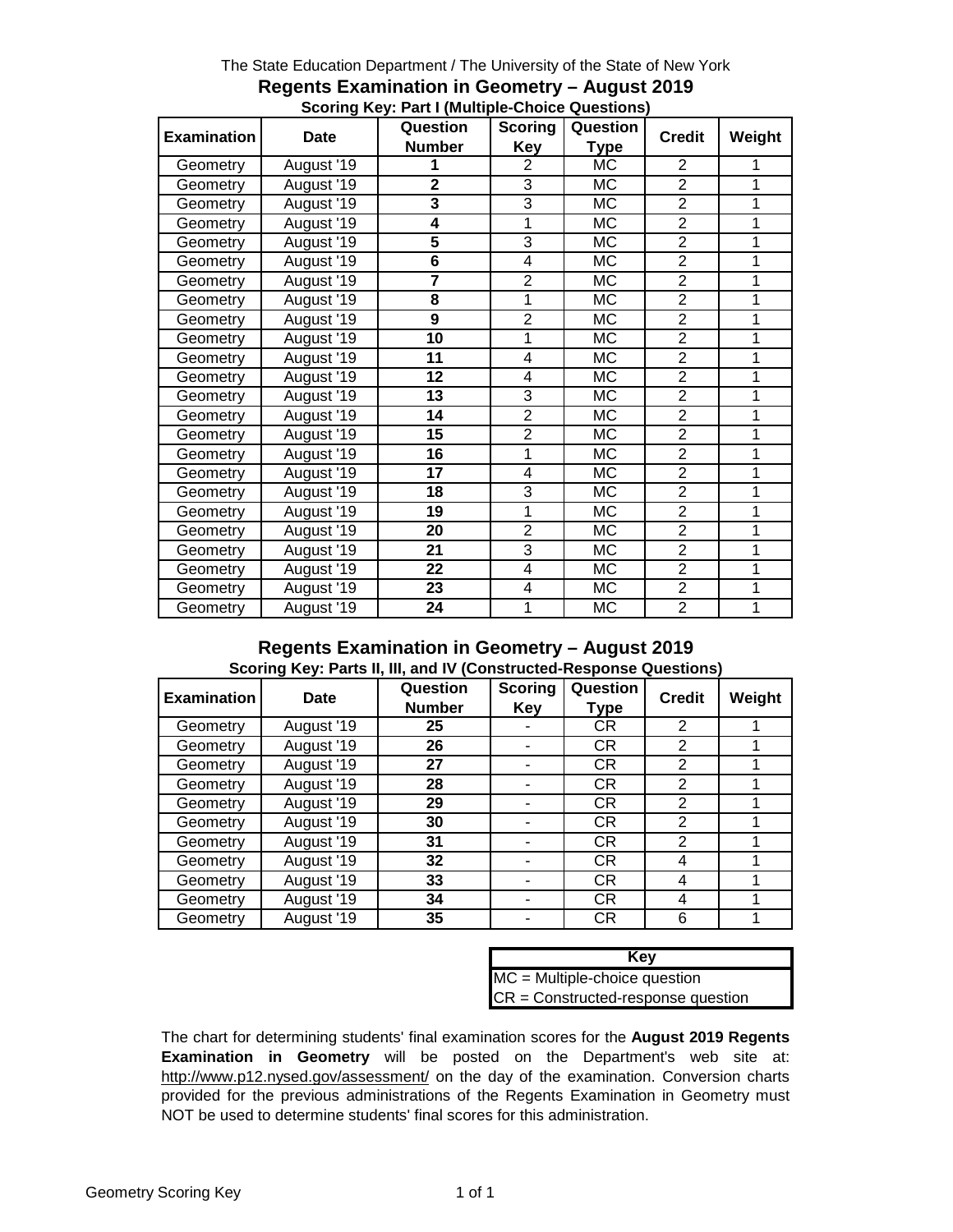# **FOR TEACHERS ONLY**

#### **The University of the State of New York REGENTS HIGH SCHOOL EXAMINATION**

## **GEOMETRY**

**Wednesday,** August 14, 2019 — 12:30 to 3:30 p.m., only

### **RATING GUIDE**

Updated information regarding the rating of this examination may be posted on the New York State Education Department's web site during the rating period. Check this web site at: http://www.p12.nysed.gov/assessment/ and select the link "Scoring" Information" for any recently posted information regarding this examination. This site should be checked before the rating process for this examination begins and several times throughout the Regents Examination period.

The Department is providing supplemental scoring guidance, the "Model Response Set," for the Regents Examination in Geometry. This guidance is intended to be part of the scorer training. Schools should use the Model Response Set along with the rubrics in the Scoring Key and Rating Guide to help guide scoring of student work. While not reflective of all scenarios, the Model Response Set illustrates how less common student responses to constructed-response questions may be scored. The Model Response Set will be available on the Department's web site at: http://www.nysedregents.org/geometryre/.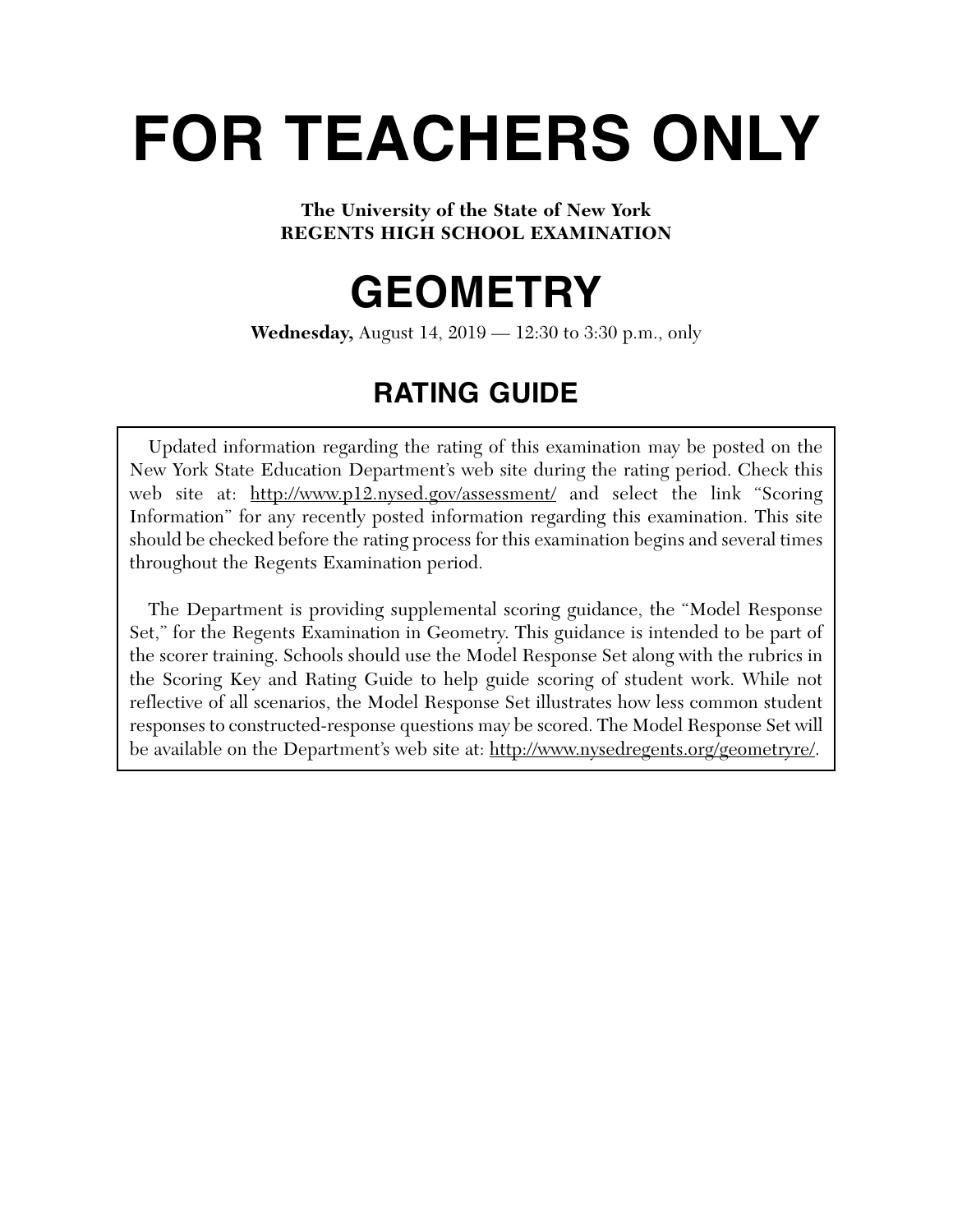#### **Mechanics of Rating**

The following procedures are to be followed for scoring student answer papers for the Regents Examination in Geometry. More detailed information about scoring is provided in the publication *Information Booklet for Scoring the Regents Examination in Geometry*.

Do *not* attempt to correct the student's work by making insertions or changes of any kind. In scoring the constructed-response questions, use check marks to indicate student errors. Unless otherwise specified, mathematically correct variations in the answers will be allowed. Units need not be given when the wording of the questions allows such omissions.

Each student's answer paper is to be scored by a minimum of three mathematics teachers. No one teacher is to score more than approximately one-third of the constructedresponse questions on a student's paper. Teachers may not score their own students' answer papers. On the student's separate answer sheet, for each question, record the number of credits earned and the teacher's assigned rater/scorer letter.

#### **Schools are not permitted to rescore any of the constructed-response questions on this exam after each question has been rated once, regardless of the final exam score. Schools are required to ensure that the raw scores have been added correctly and that the resulting scale score has been determined accurately.**

Raters should record the student's scores for all questions and the total raw score on the student's separate answer sheet. Then the student's total raw score should be converted to a scale score by using the conversion chart that will be posted on the Department's web site at: http://www.p12.nysed.gov/assessment/ on Wednesday, August 14, 2019. Because scale scores corresponding to raw scores in the conversion chart may change from one administration to another, it is crucial that, for each administration, the conversion chart provided for that administration be used to determine the student's final score. The student's scale score should be entered in the box provided on the student's separate answer sheet. The scale score is the student's final examination score.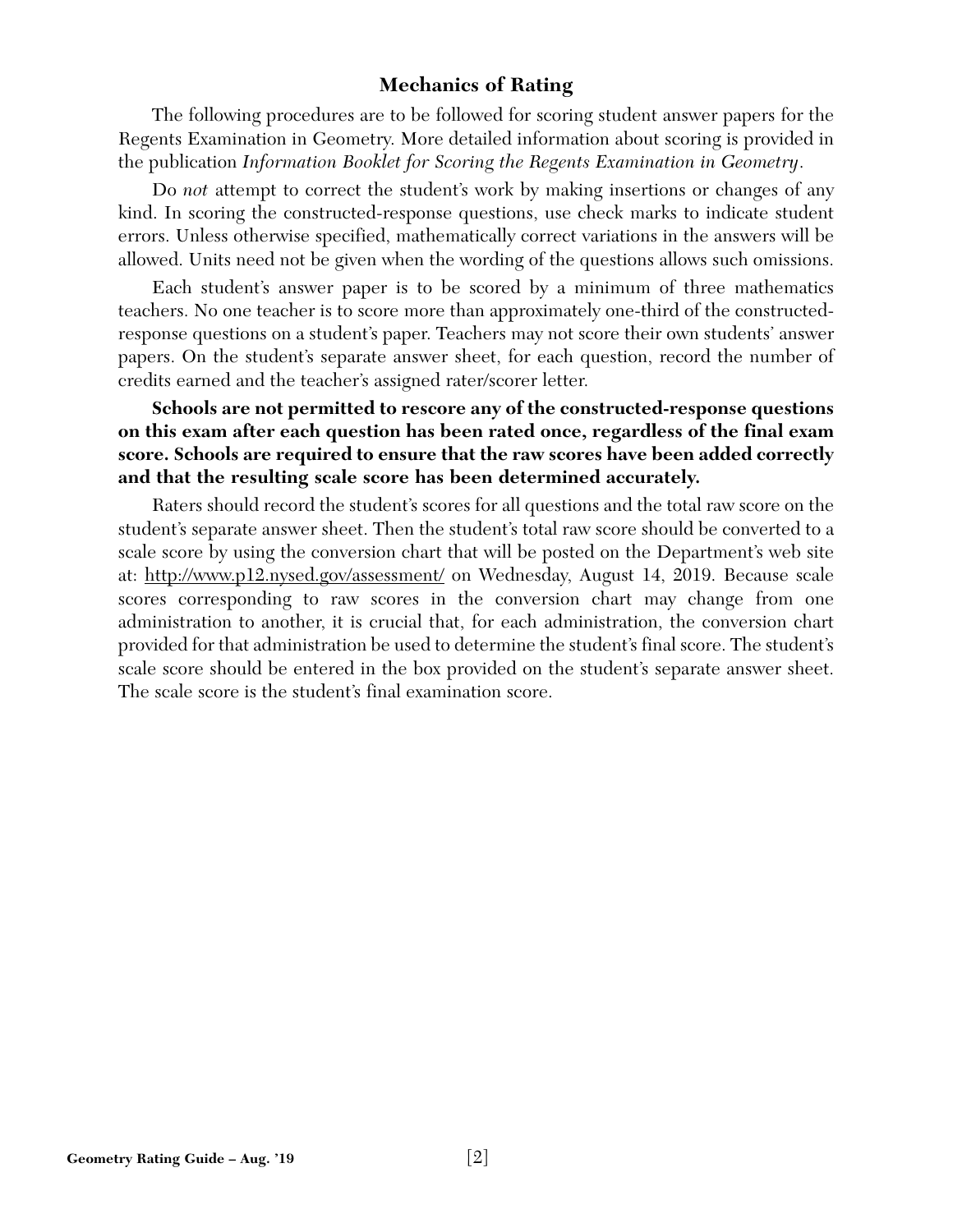#### **General Rules for Applying Mathematics Rubrics**

#### **I. General Principles for Rating**

The rubrics for the constructed-response questions on the Regents Examination in Geometry are designed to provide a systematic, consistent method for awarding credit. The rubrics are not to be considered all-inclusive; it is impossible to anticipate all the different methods that students might use to solve a given problem. Each response must be rated carefully using the teacher's professional judgment and knowledge of mathematics; all calculations must be checked. The specific rubrics for each question must be applied consistently to all responses. In cases that are not specifically addressed in the rubrics, raters must follow the general rating guidelines in the publication *Information Booklet for Scoring the Regents Examination in Geometry*, use their own professional judgment, confer with other mathematics teachers, and/or contact the State Education Department for guidance. During each Regents Examination administration period, rating questions may be referred directly to the Education Department. The contact numbers are sent to all schools before each administration period.

#### **II. Full-Credit Responses**

A full-credit response provides a complete and correct answer to all parts of the question. Sufficient work is shown to enable the rater to determine how the student arrived at the correct answer.

When the rubric for the full-credit response includes one or more examples of an acceptable method for solving the question (usually introduced by the phrase "such as"), it does not mean that there are no additional acceptable methods of arriving at the correct answer. Unless otherwise specified, mathematically correct alternative solutions should be awarded credit. The only exceptions are those questions that specify the type of solution that must be used; e.g., an algebraic solution or a graphic solution. A correct solution using a method other than the one specified is awarded half the credit of a correct solution using the specified method.

#### **III. Appropriate Work**

*Full-Credit Responses:* The directions in the examination booklet for all the constructed-response questions state: "Clearly indicate the necessary steps, including appropriate formula substitutions, diagrams, graphs, charts, etc." The student has the responsibility of providing the correct answer *and* showing how that answer was obtained. The student must "construct" the response; the teacher should not have to search through a group of seemingly random calculations scribbled on the student paper to ascertain what method the student may have used.

*Responses With Errors:* Rubrics that state "Appropriate work is shown, but…" are intended to be used with solutions that show an essentially complete response to the question but contain certain types of errors, whether computational, rounding, graphing, or conceptual. If the response is incomplete; i.e., an equation is written but not solved or an equation is solved but not all of the parts of the question are answered, appropriate work has *not* been shown. Other rubrics address incomplete responses.

#### **IV. Multiple Errors**

*Computational Errors, Graphing Errors, and Rounding Errors:* Each of these types of errors results in a 1-credit deduction. Any combination of two of these types of errors results in a 2-credit deduction. No more than 2 credits should be deducted for such mechanical errors in a 4-credit question and no more than 3 credits should be deducted in a 6-credit question. The teacher must carefully review the student's work to determine what errors were made and what type of errors they were.

*Conceptual Errors:* A conceptual error involves a more serious lack of knowledge or procedure. Examples of conceptual errors include using the incorrect formula for the area of a figure, choosing the incorrect trigonometric function, or multiplying the exponents instead of adding them when multiplying terms with exponents.

If a response shows repeated occurrences of the same conceptual error, the student should not be penalized twice. If the same conceptual error is repeated in responses to other questions, credit should be deducted in each response.

For 4- and 6-credit questions, if a response shows one conceptual error and one computational, graphing, or rounding error, the teacher must award credit that takes into account both errors. Refer to the rubric for specific scoring guidelines.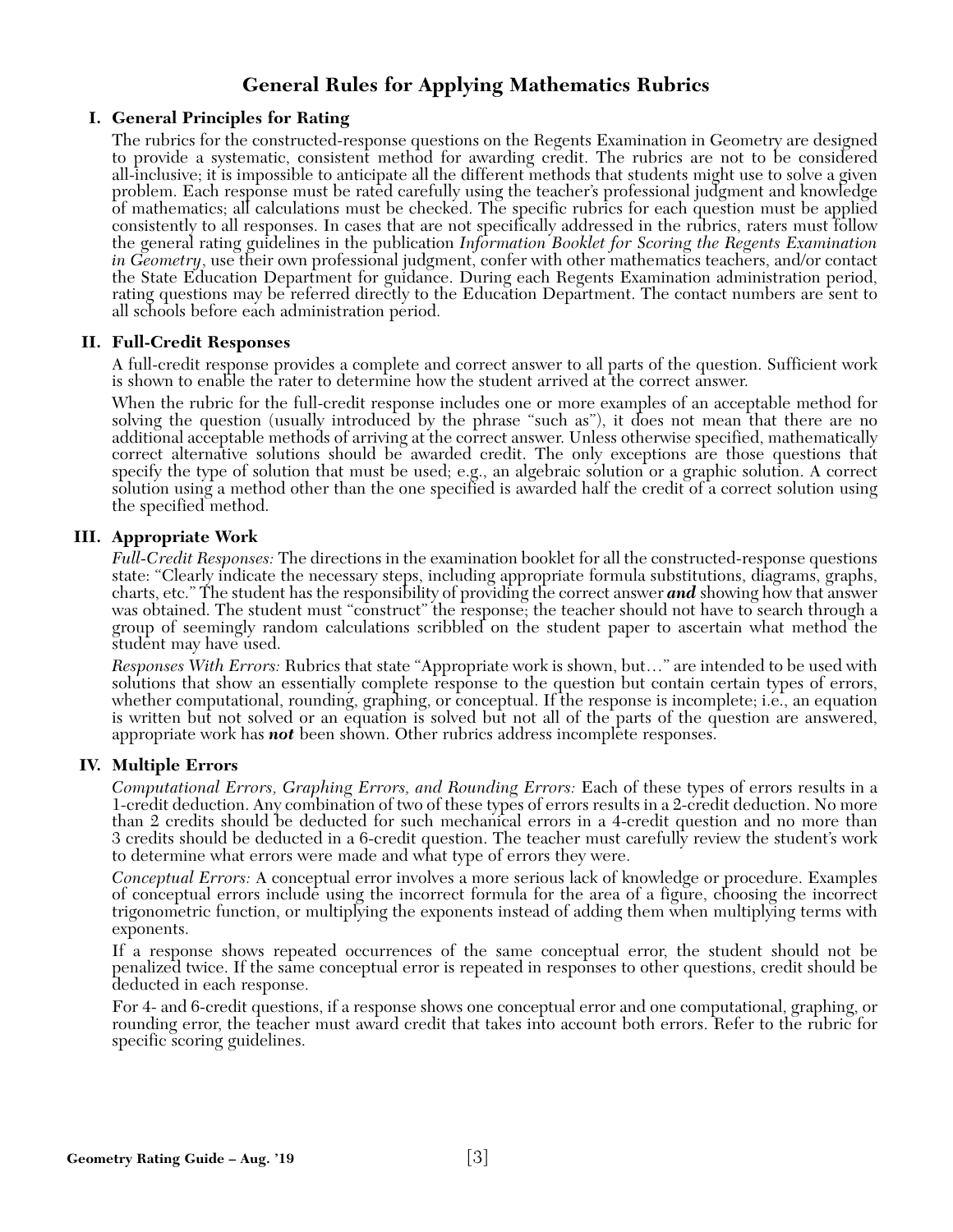#### **Part II**

For each question, use the specific criteria to award a maximum of 2 credits. Unless otherwise specified, mathematically correct alternative solutions should be awarded appropriate credit.

- (25) **[2]** 46, and a correct explanation is written.
	- **[1]** Appropriate work is shown, but one computational error is made.

*or* 

**[1]** Appropriate work is shown, but one conceptual error is made.

#### *or*

**[1]** An appropriate explanation is written, but m∠*B* is missing.

#### *or*

- **[1]** 46, but the explanation is missing, incorrect, or incomplete.
- **[0]** A zero response is completely incorrect, irrelevant, or incoherent or is a correct response that was obtained by an obviously incorrect procedure.

(26) **[2]** 11.5, and correct work is shown.

**[1]** Appropriate work is shown, but one computational or rounding error is made.

#### *or*

**[1]** Appropriate work is shown, but one conceptual error is made.

#### *or*

**[1]** A correct trigonometric equation is written, but no further correct work is shown.

- **[1]** 11.5, but no work is shown.
- **[0]** A zero response is completely incorrect, irrelevant, or incoherent or is a correct response that was obtained by an obviously incorrect procedure.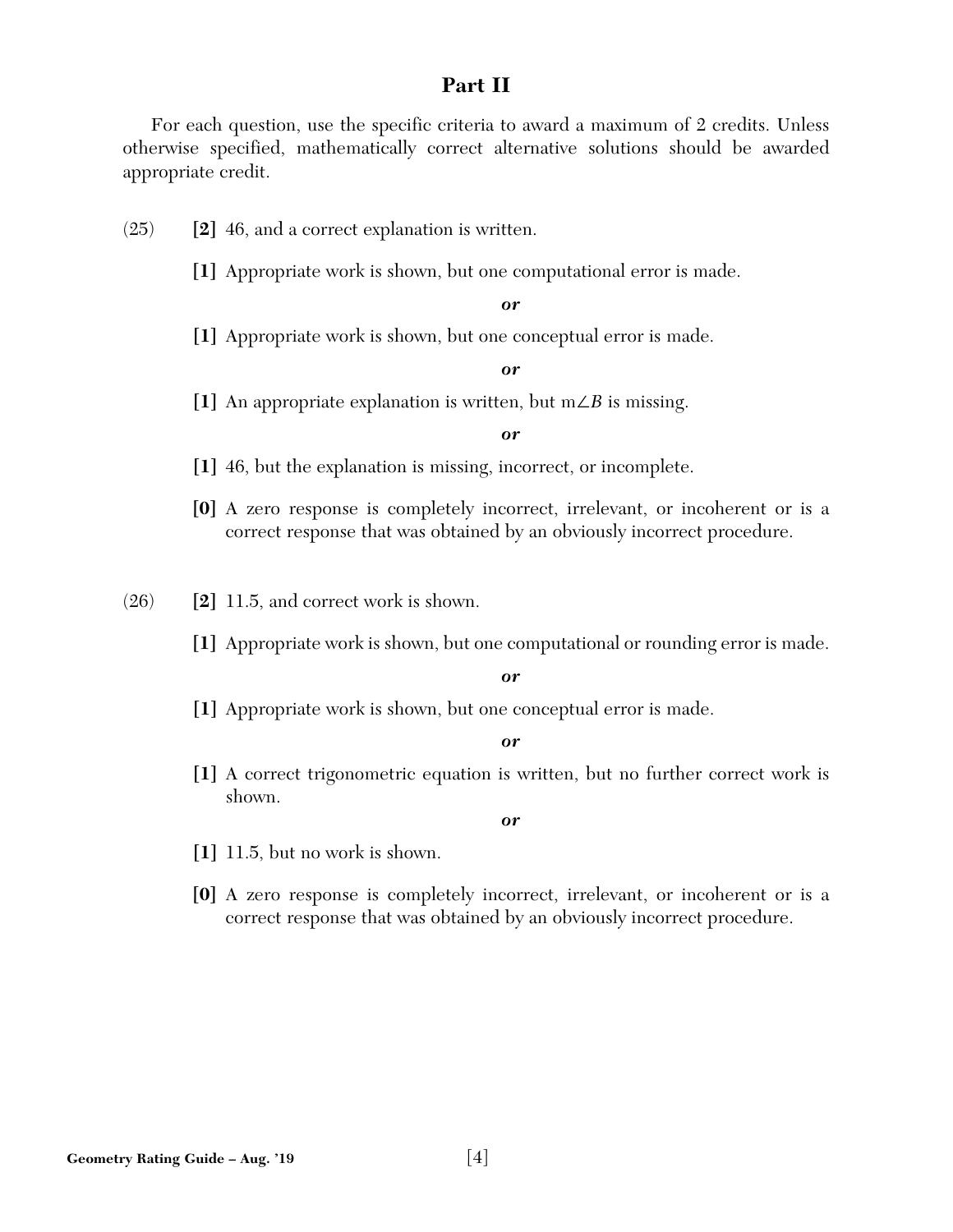- (27) **[2]** A correct sequence of rigid motions is written.
	- **[1]** An appropriate sequence of rigid motions is written, but one conceptual error is made.

- **[1]** An appropriate sequence of rigid motions is written, but it is incomplete or partially correct.
- **[0]** A zero response is completely incorrect, irrelevant, or incoherent or is a correct response that was obtained by an obviously incorrect procedure.
- (28) **[2]** 30, and correct work is shown.
	- **[1]** Appropriate work is shown, but one computational or graphing error is made.

*or* 

**[1]** Appropriate work is shown, but one conceptual error is made.

*or* 

- **[1]** 30, but no work is shown.
- **[0]** A zero response is completely incorrect, irrelevant, or incoherent or is a correct response that was obtained by an obviously incorrect procedure.
- (29) **[2]** 30, and a correct explanation is written.
	- **[1]** 30, but the explanation is missing, incorrect, or incomplete.

- **[1]** An explanation identifying the construction as a construction of an equilateral triangle and an angle bisector is given, but 30 is not stated.
- **[0]** A zero response is completely incorrect, irrelevant, or incoherent or is a correct response that was obtained by an obviously incorrect procedure.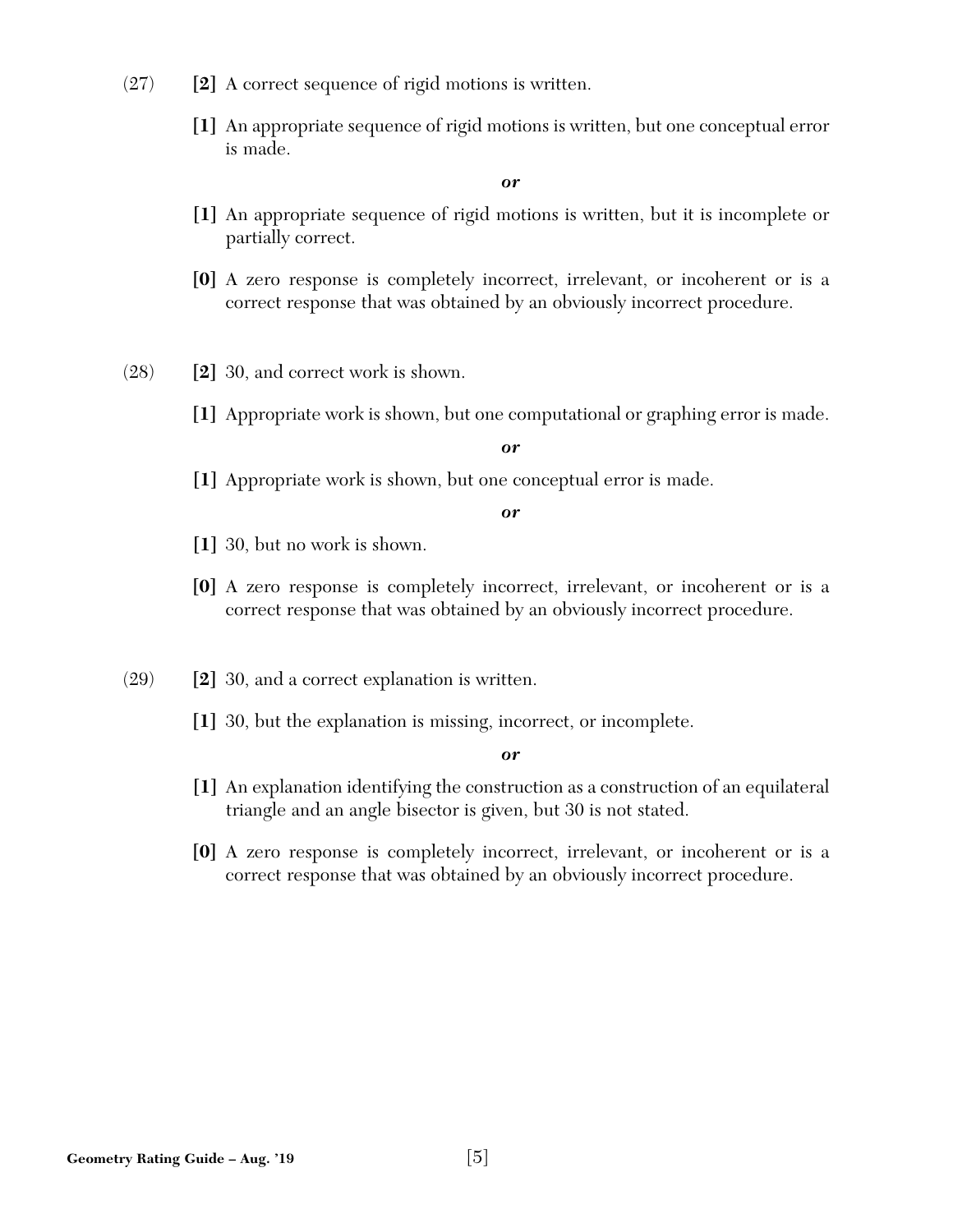- (30) **[2]** 34, and correct work is shown.
	- **[1]** Appropriate work is shown, but one computational error is made.

**[1]** Appropriate work is shown, but one conceptual error is made.

*or* 

**[1]** A correct equation is written to find the degree measure of angle *P*, but no further correct work is shown.

*or* 

- **[1]** 34, but no work is shown.
- **[0]** A zero response is completely incorrect, irrelevant, or incoherent or is a correct response that was obtained by an obviously incorrect procedure.
- (31) **[2]** 134, and correct work is shown.
	- **[1]** Appropriate work is shown, but one computational or rounding error is made.

*or* 

**[1]** Appropriate work is shown, but one conceptual error is made.

- **[1]** 134, but no work is shown.
- **[0]** A zero response is completely incorrect, irrelevant, or incoherent or is a correct response that was obtained by an obviously incorrect procedure.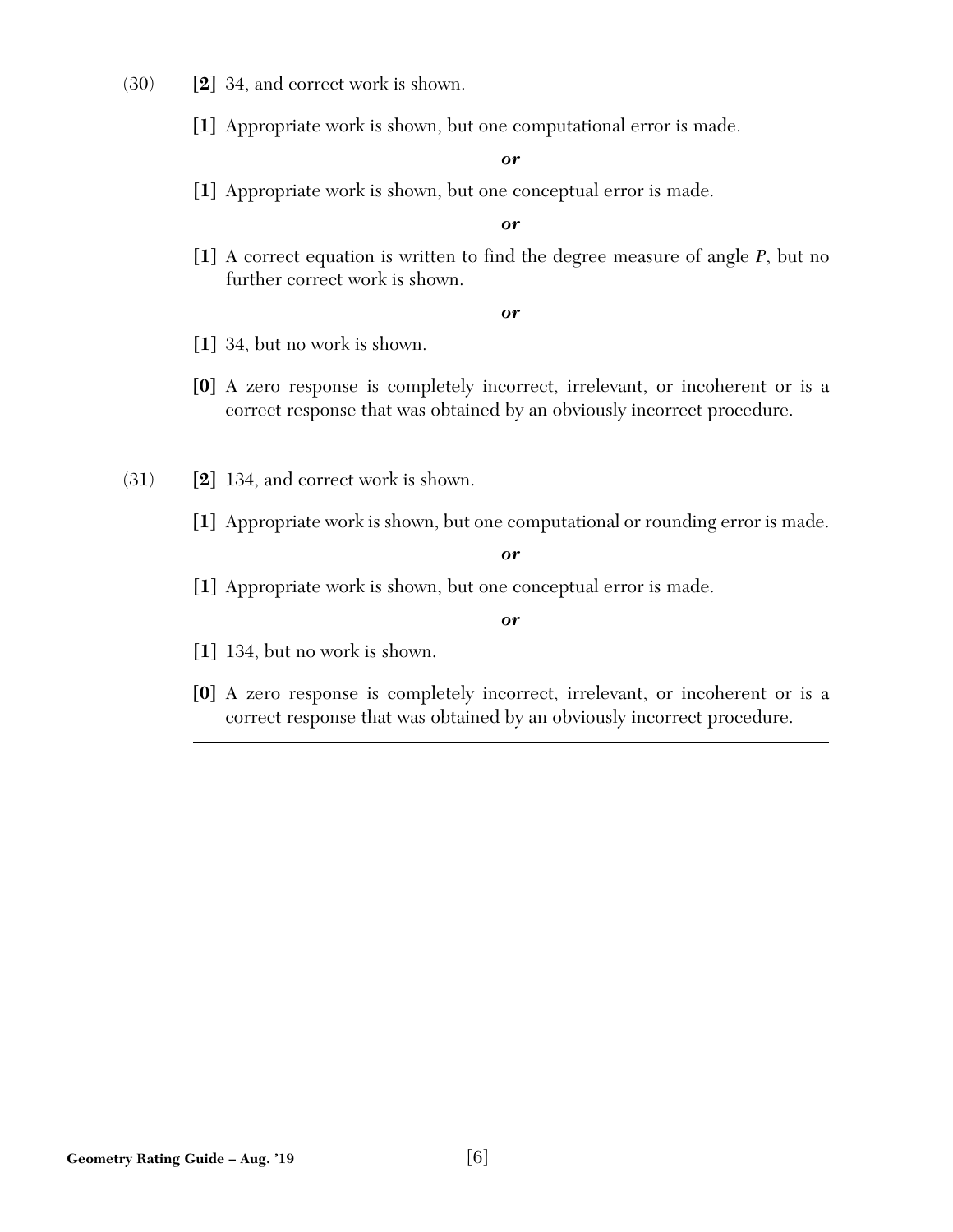#### **Part III**

For each question, use the specific criteria to award a maximum of 4 credits. Unless otherwise specified, mathematically correct alternative solutions should be awarded appropriate credit.

- (32) **[4]** A correct construction is drawn showing all construction arcs. Yes is indicated, and a correct explanation is given.
	- **[3]** An appropriate construction is drawn, but one construction error is made. Yes, and a correct explanation is given.

#### *or*

- **[3]** A correct construction is drawn. Yes, and an incomplete or partially correct explanation is given.
- **[2]** A correct construction is drawn, but no further correct work is shown.

#### *or*

- **[2]** Yes, and a correct explanation of why a dilated triangle is similar to its image is written, but no further correct work is shown.
- **[1]** An appropriate construction is drawn, but one construction error is made. The explanation is missing or incorrect.

- **[1]** All appropriate construction arcs are drawn, but the triangle is not drawn. No further correct work is shown.
- **[0]** A zero response is completely incorrect, irrelevant, or incoherent or is a correct response that was obtained by an obviously incorrect procedure.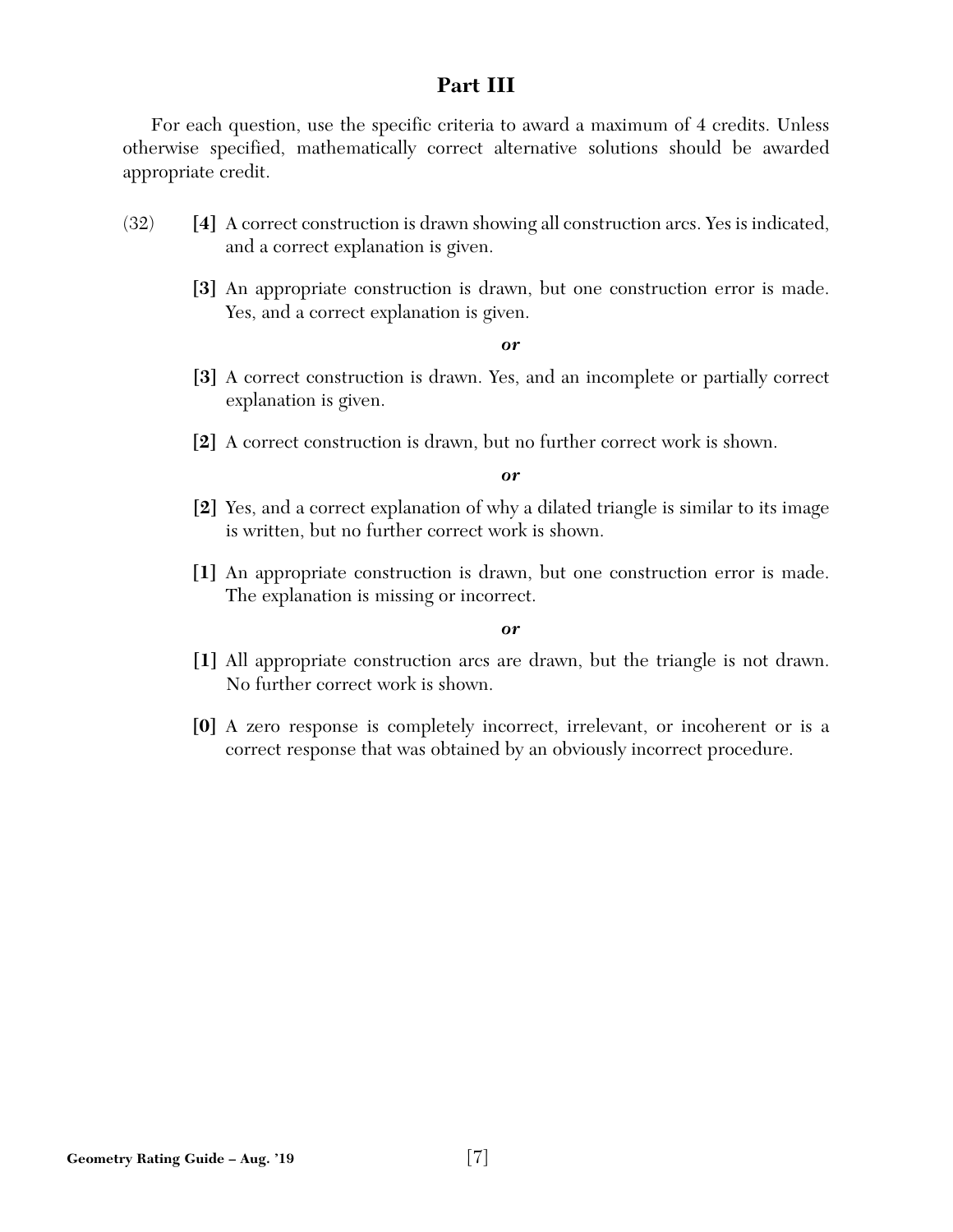- (33) **[4]** A complete and correct proof that includes a concluding statement is written.
	- **[3]** A proof is written that demonstrates a thorough understanding of the method of proof and contains no conceptual errors, but one statement and/or reason is missing or incorrect, or the concluding statement is missing.
	- **[2]** A proof is written that demonstrates a good understanding of the method of proof and contains no conceptual errors, but two statements and/or reasons are missing or incorrect.

- **[2]** A proof is written that demonstrates a good understanding of the method of proof, but one conceptual error is made.
- **[1]** Only one correct relevant statement and reason are written.
- **[0]** The "given" and/or the "prove" statements are written, but no further correct relevant statements are written.

#### *or*

**[0]** A zero response is completely incorrect, irrelevant, or incoherent or is a correct response that was obtained by an obviously incorrect procedure.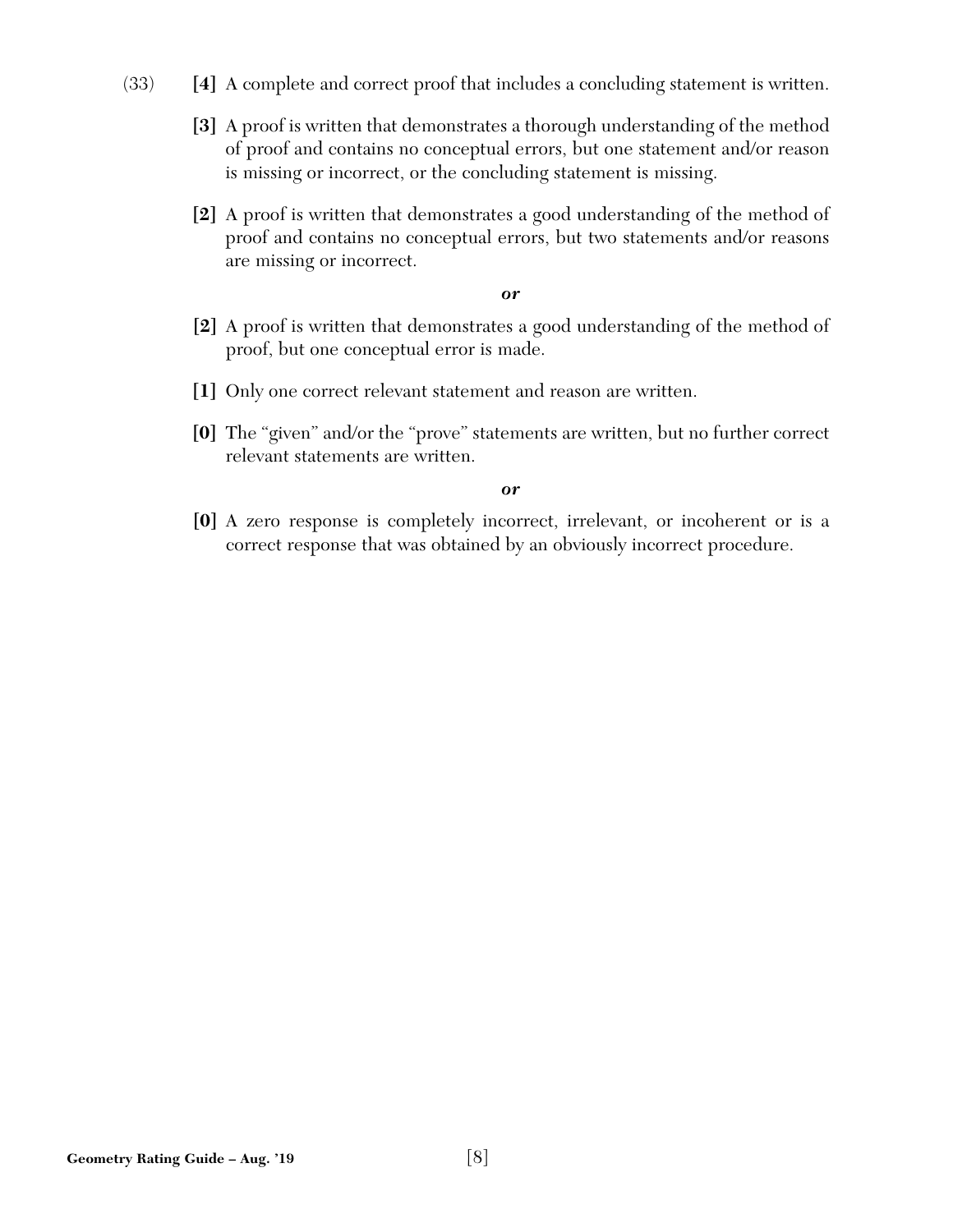- (34) **[4]** 442, and correct work is shown.
	- **[3]** Appropriate work is shown, but one computational or rounding error is made.

- **[3]** Correct work is shown to determine the total area of the base of the trailer, but no further correct work is shown.
- **[2]** Appropriate work is shown, but two computational or rounding errors are made.

*or* 

**[2]** Appropriate work is shown, but one conceptual error is made.

*or* 

**[2]** Correct work is shown to determine the volume of the triangular prism of the trailer, but no further correct work is shown.

*or* 

- **[2]** Correct work is shown to determine the volume of the rectangular prism and the height of the triangular base, but no further correct work is shown.
- **[1]** Appropriate work is shown, but one conceptual error and one computational or rounding error are made.

*or* 

**[1]** Correct work is shown to determine the height of the triangular base of the trailer, but no further correct work is shown.

*or* 

**[1]** Appropriate work is shown to find the volume of the rectangular prism, but no further correct work is shown.

- **[1]** 442, but no work is shown.
- **[0]** A zero response is completely incorrect, irrelevant, or incoherent or is a correct response that was obtained by an obviously incorrect procedure.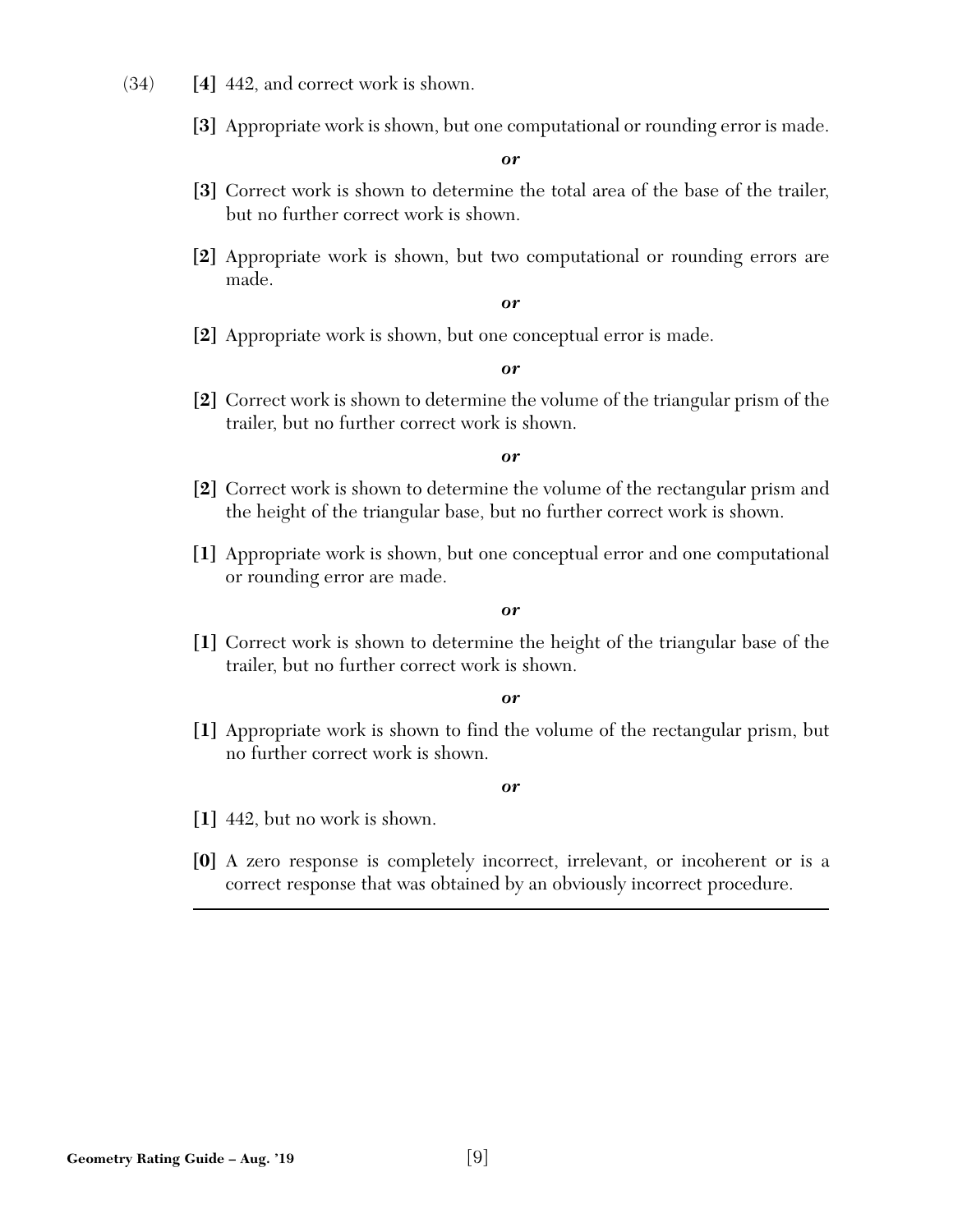#### **Part IV**

For this question, use the specific criteria to award a maximum of 6 credits. Unless otherwise specified, mathematically correct alternative solutions should be awarded appropriate credit.

- (35) **[6]** Correct work is shown to prove  $\triangle ABC$  is an isosceles triangle.  $D(0, -4)$  is stated, and correct work is shown to prove *ABCD* is a square. Correct concluding statements are made.
	- **[5]** Appropriate work is shown, but one computational or graphing error is made.

*or* 

**[5]** Appropriate work is shown, but one concluding statement is missing or incorrect.

*or* 

- [5] Correct proofs are written, but  $D(0, -4)$  is not stated. Correct concluding statements are made.
- **[4]** Appropriate work is shown, but two computational or graphing errors are made.

#### *or*

**[4]** Appropriate work is shown, but one conceptual error is made.

*or* 

- **[4]** *D*(0,-4) is stated, and correct work is shown to prove *ABCD* is a square, and a correct concluding statement is made. No further correct work is shown.
- **[3]** Appropriate work is shown, but three or more computational or graphing errors are made.

*or* 

**[3]** Appropriate work is shown, but one conceptual error and one computational or graphing error are made.

*or* 

[3] Correct work is shown to prove  $\triangle ABC$  is an isosceles triangle,  $D(0, -4)$  is stated, and a correct concluding statement is made. No further correct work is shown.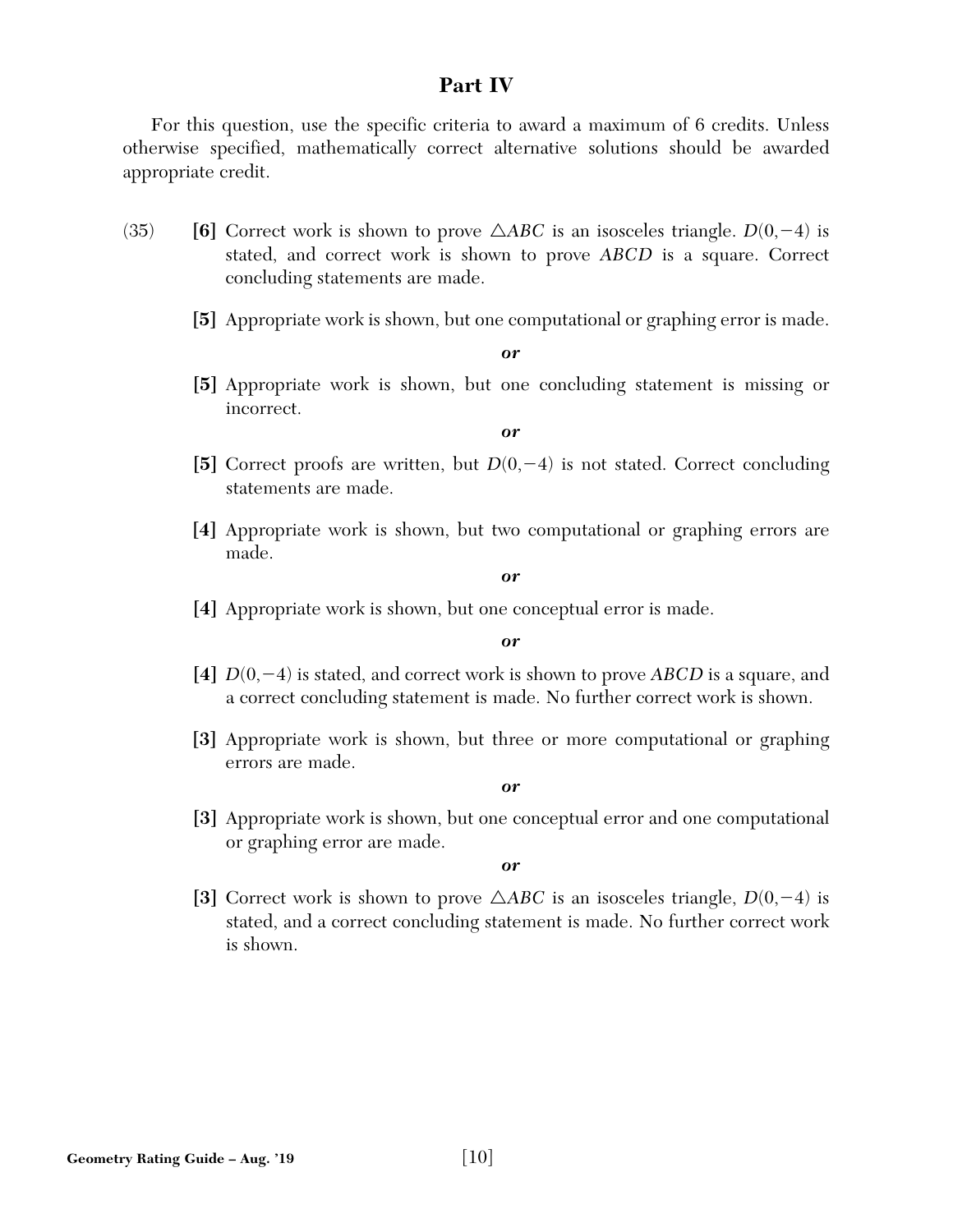**[2]** Appropriate work is shown, but one conceptual error and two or more computational or graphing errors are made.

#### *or*

**[2]** Appropriate work is shown, but two conceptual errors are made.

#### *or*

- **[2]** Correct work is shown to prove r*ABC* is an isosceles triangle, and a correct concluding statement is made, but no further correct work is shown.
- **[1]** Appropriate work is shown, but two conceptual errors and one computational or graphing error are made.

- **[1]** *D*(0,-4) is stated, but no further correct work is shown.
- **[0]** A zero response is completely incorrect, irrelevant, or incoherent or is a correct response that was obtained by an obviously incorrect procedure.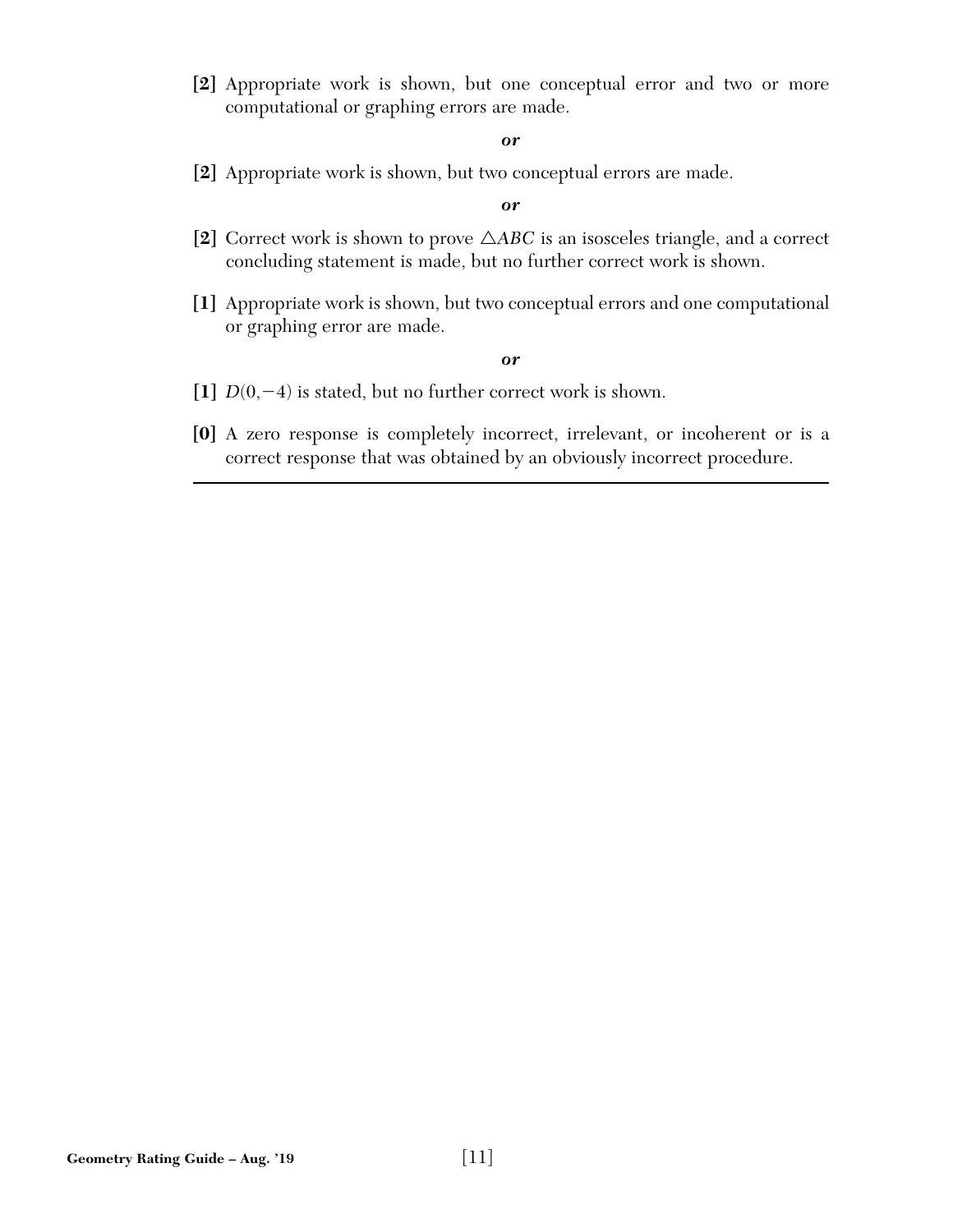#### **Map to the Learning Standards Geometry August 2019**

| Question         | <b>Type</b>                 | <b>Credits</b> | <b>Cluster</b> |
|------------------|-----------------------------|----------------|----------------|
| $\mathbf{1}$     | Multiple Choice             | $\overline{c}$ | G-SRT.A        |
| $\overline{2}$   | Multiple Choice             | $\overline{2}$ | G-GPE.B        |
| 3                | Multiple Choice             | $\mathbf{2}$   | G-GPE.B        |
| $\overline{4}$   | Multiple Choice             | $\overline{2}$ | G-CO.C         |
| 5                | Multiple Choice             | $\mathbf{2}$   | G-CO.C         |
| 6                | Multiple Choice             | $\overline{2}$ | G-GPE.A        |
| $\boldsymbol{7}$ | Multiple Choice             | $\sqrt{2}$     | G-CO.C         |
| $8\,$            | Multiple Choice             | $\overline{2}$ | G-GPE.B        |
| 9                | Multiple Choice             | $\overline{2}$ | $G-CO.B$       |
| 10               | Multiple Choice             | $\sqrt{2}$     | G-SRT.A        |
| 11               | Multiple Choice             | $\sqrt{2}$     | G-GMD.B        |
| 12               | Multiple Choice             | $\mathbf{2}$   | $G-C.B$        |
| 13               | Multiple Choice             | $\overline{2}$ | G-CO.C         |
| 14               | Multiple Choice             | $\sqrt{2}$     | G-MG.A         |
| 15               | Multiple Choice             | $\overline{2}$ | G-SRT.C        |
| 16               | Multiple Choice             | $\overline{2}$ | G-SRT.B        |
| 17               | Multiple Choice             | $\mathbf{2}$   | G-MG.A         |
| 18               | Multiple Choice             | $\overline{2}$ | G-SRT.B        |
| 19               | Multiple Choice             | $\mathbf{2}$   | G-SRT.C        |
| 20               | Multiple Choice             | $\overline{2}$ | G-SRT.B        |
| 21               | Multiple Choice             | $\sqrt{2}$     | G-GMD.A        |
| 22               | Multiple Choice             | $\overline{2}$ | G-SRT.B        |
| 23               | Multiple Choice             | $\overline{2}$ | $G-CO.A$       |
| 24               | Multiple Choice             | $\sqrt{2}$     | G-SRT.C        |
| 25               | <b>Constructed Response</b> | $\mathbf{2}$   | G-CO.C         |
| 26               | <b>Constructed Response</b> | $\mathfrak{2}$ | G-SRT.C        |
| 27               | <b>Constructed Response</b> | $\overline{2}$ | $G-CO.B$       |
| 28               | <b>Constructed Response</b> | $\overline{2}$ | G-GPE.B        |
| 29               | <b>Constructed Response</b> | $\overline{2}$ | $G-CO.D$       |
| 30               | <b>Constructed Response</b> | $\overline{2}$ | $G-C.A$        |
| 31               | <b>Constructed Response</b> | $\overline{2}$ | G-GMD.A        |
| 32               | <b>Constructed Response</b> | $\overline{4}$ | G-SRT.A        |
| 33               | <b>Constructed Response</b> | $\overline{4}$ | G-CO.C         |
| 34               | <b>Constructed Response</b> | $\overline{4}$ | G-MG.A         |
| 35               | <b>Constructed Response</b> | 6              | G-GPE.B        |